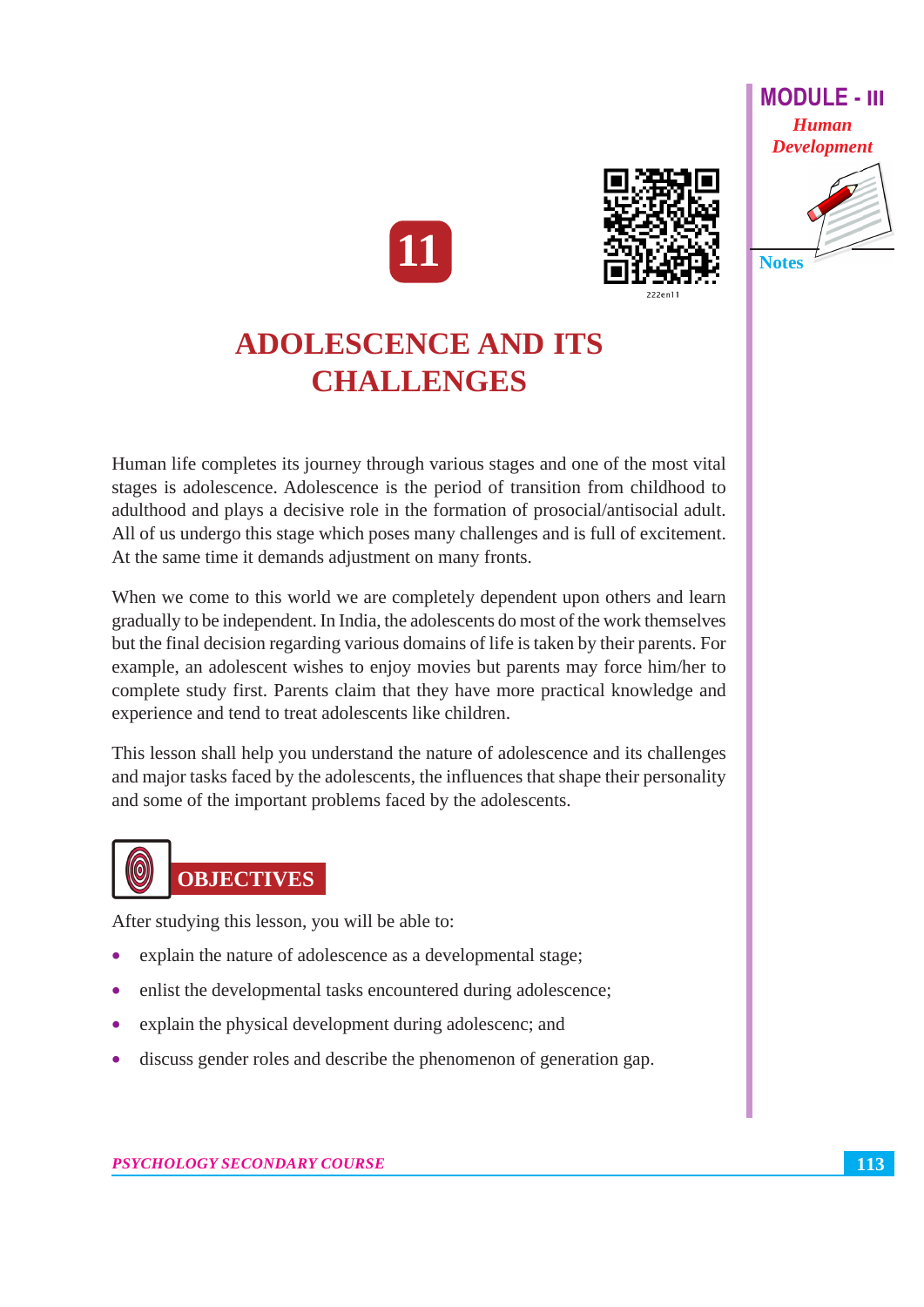# **MODULE - III Human Development**



**11.1 CONCEPT OF ADOLESCENCE** 

Adolescence is a period of transition when the individual changes- physically and psychologically-from a child to an adult. It is a period when rapid physiological and psychological changes demand for new social roles to take place. The adolescents, due to these changes often face a number of crises and dilemmas. It is the period when the child moves from dependency to autonomy. It demands significant adjustment to the physical and social changes.

The adolescence period in the Indian social system comes under Brahmacharya (apprenticeship). This is the first *ashram* (stage of life) of development stages. In this stage, the child learns the basic skills in relation to his future role as a responsible adult.

It is a fact that all living beings pass through specific stages or phases of development. Erikson believed that each stage of life is marked by a specific crisis or conflict between competing tendencies. Only if individuals negotiate each of these hurdles successfully they can develop in a normal and healthy manner. During this phase adolescents must integrate various roles into a consistent self-identity. If they fail to do so, they may experience confusion over who they are.

# **11.2 THE ADOLESCENT TRANSITION PERIOD**

Indeed adolescence represents one of the greatest of these periods of crisis. In fact it is the stage of stress, strain and storm. It brings many ambiguities in life. During this phase one really does not know where he or she stands. It is believed that this uncertainty about one's role causes many conflicts.

It is a well-known fact that delinquency rates soar during the period of adolescence, that suicides become increasingly prevalent, that drug and alcohol addiction may have their beginning, and that much general happiness exists. Adolescence is also a period when satisfactory heterosexual adjustments are facilitated or hindered, when career is planned and philosophies of life are molded.

# **11.3 ADOLESCENCE : BIOLOGICAL OR SOCIAL?**

Adolescence is both **biological** and **social** in nature. The beginning of adolescence is marked by biological changes in girls and boys. As a matter of fact, just before puberty there occurs what is known as pre-adolescent growth spurt. It takes place in girls mostly during the age of nine to twelve years, and in boys between eleven and fourteen years of age. During this period, and following shortly thereafter, the secondary sexual characteristics emerge. In girls there is typically rounding out of the hips, breast development, appearance of pubic hair, and menstruation. In boys, some of the secondary sexual characteristics that mark the beginning of adolescence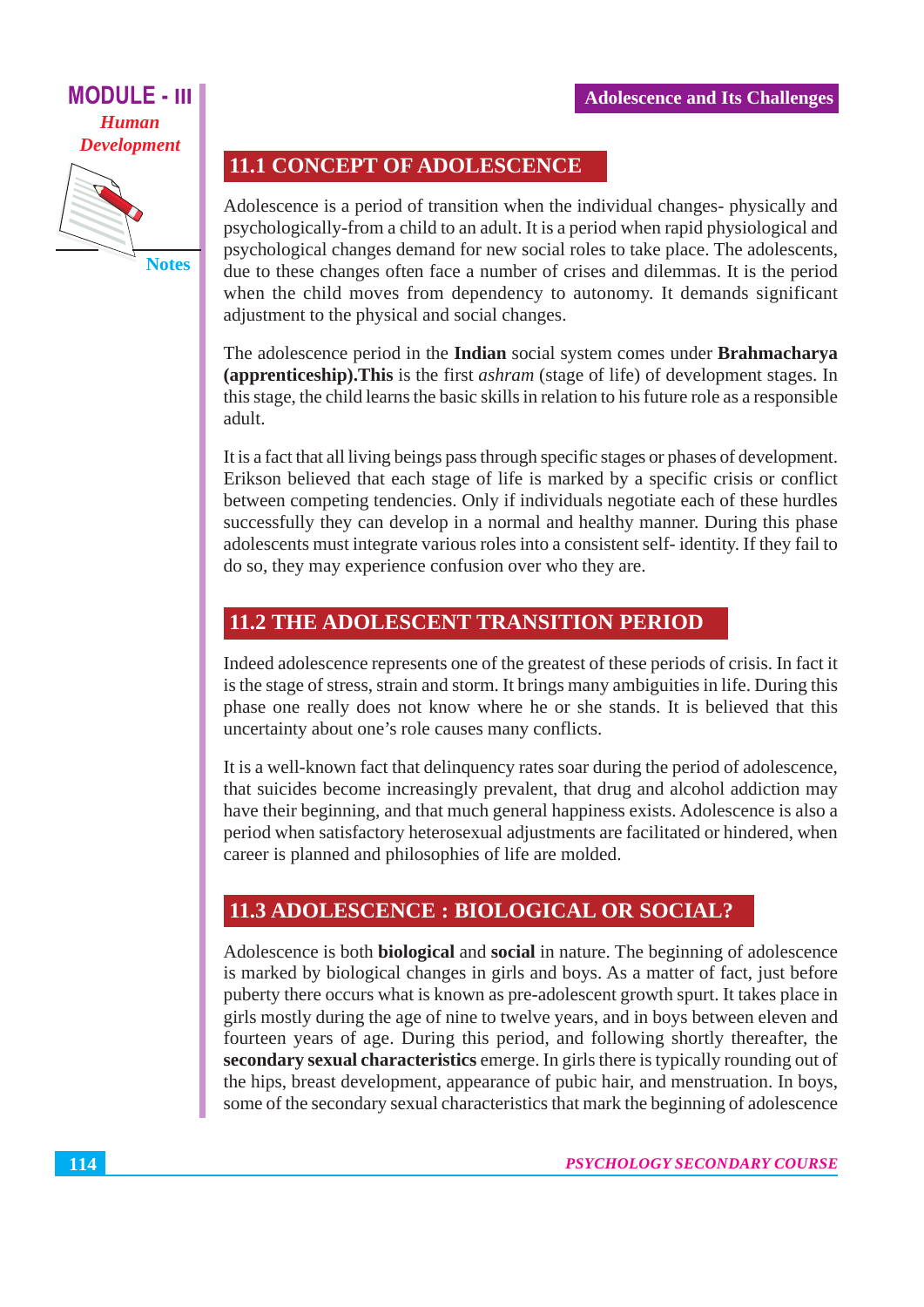are appearance of pubic hair, facial hair, and change of voice. These changes are biologically induced.

Adolescence for both girls and boys is marked largely by social changes. Such factors as when an adolescent leaves home, gets a job and can vote determine when his or her transition from childhood to adulthood is accomplished. The length of this period is thus primarily a social phenomenon.

The problems adolescents face during the long period of growing up have both biological and social roots. Physical changes and deviation can create many problems. Society also creates problems for adolescents. Adolescents in western societies behave differently than adolescents in eastern societies owing to varying social norms expectations and family structure.

#### **Activity 1**

#### **Learning by doing**

List some issues on which you and your friends feel uneasy because you are not free to do your job independently due to your parents' interference. Discuss with elders whether we can manage some negotiations to minimize the conflict with parents.

## **11.4 FACTORS DETERMINING THE PATTERN OF TRANSITION**

Optimal development in adolescence depends on successful accomplishment of the developmental tasks in infancy and childhood. How easy it will be for the adolescent to make the transition into adulthood will depend partly upon the individual, partly on environmental aids or obstructions, and partly on their experiences. Let us examine some of these factors:

**Speed of transition:** The changes during adolescence take place at very fast pace. During no other period does the individual undergo such a sudden and drastic change in such a short time period and at no other age is he less prepared to cope with the problems that this change brings.

**Length of transition:** Those who mature rapidly (in term of physical growth), find adjustment especially difficult. They are expected to behave like adults simply because they look like adults. On the other hand, a prolonged adolescence also brings problems. The adolescent gets into the habit of being dependent, and this, is difficult to overcome later.

**Discontinuities in training:** Much of the stress and strain during adolescence is due to the discontinuities in training. For example, the assumption of responsibility during adolescence is difficult because the child has so far been trained to be dependent and submissive.





**Notes**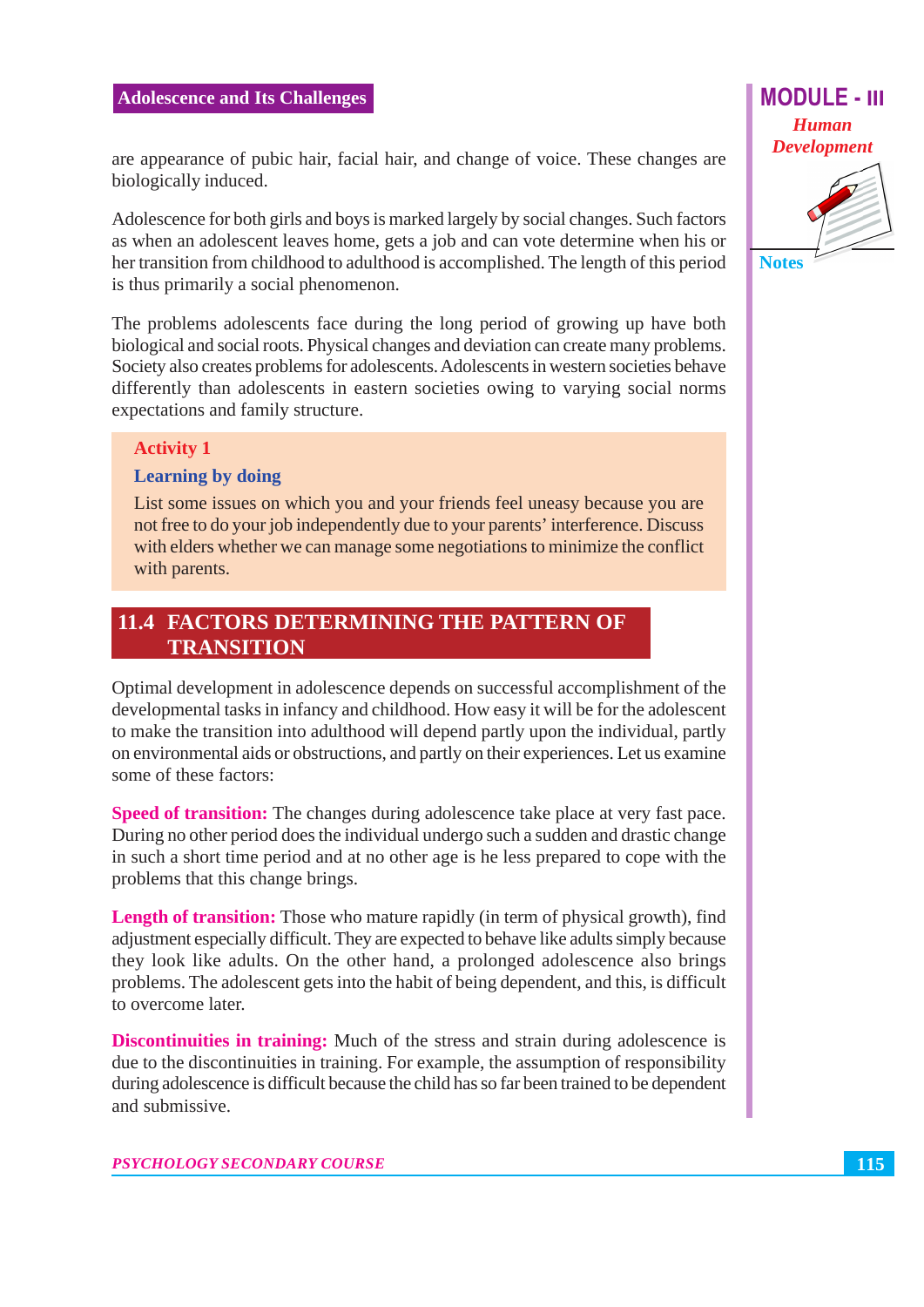### **MODULE - III Human Development**



**Notes** 

**Degree of dependency:** How dependent the young adolescent will be is determined mainly by the kind of training he/she received during childhood. Parents often foster dependency because they feel that adolescents are not ready to assume responsibility for their own behaviours.

**Ambiguous status:** In the societies like India, a child is expected to follow the footsteps of his/her parents. This gives him/her a pattern of behaviour to imitate. In open society, by contrast, it is assumed that every individual should be free to choose his/her own course of self-development.

**Conflicting demands:** The adolescent is often confronted with conflicting demands from parents, teachers, peers and the community.

**Degree of realism:** When the adolescent begins to look like an adult. (s) he is permitted an added degree of freedom. If (s) he feels is not ready, either physically or psychologically, to play the adult role, (s) he feels dissatisfied.

**Motivation:** The adolescent goes through a period of wondering how he or she will meet the new problems the life presents. He or she would like to grow up but being unsure of the ability to cope with the challenges of adulthood. So long as this feeling of insecurity exists, there will be little motivation to make the transition in adulthood.

As the barriers to growing up are lowered or removed by parents, teachers, and society, the adolescent can move smoothly in the direction of reaching the goal of adulthood, and motivation to make the transition is normally increased.

# **INTEXT QUESTIONS 11.1**

- 1. Explain the factors that determine pattern of adolescent transition.
- 2. Define adolescence. Identify the various challenges faced by an adolescent.

#### **11.5 DEVELOPMENTAL TASKS**

The term "developmental task", refers to those problems that individuals typically face at different periods during their life. An infant or a small child must master the complexities of learning to walk, learning to talk, and controlling the elimination of waste products of the body. In middle childhood such skills as learning to play games and learning to read become of major importance.

So for as adolescents are concerned, the developmental tasks present the vital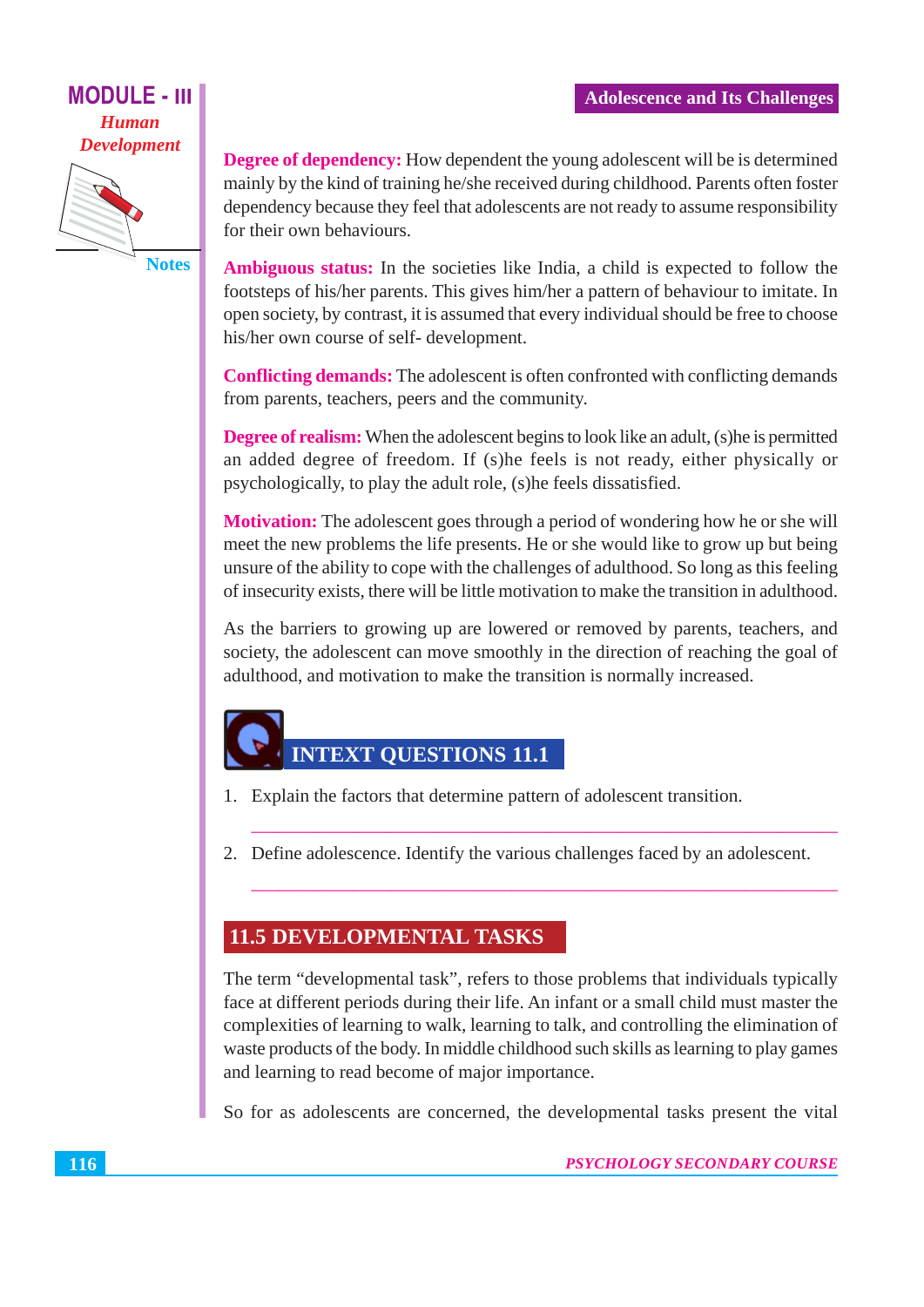problems which must be met and solved during the transition from childhood to adulthood. These problems are not entirely unique to the adolescent period, but they are ones upon which the adolescent must work if he eventually expects to achieve a successful adult role.

#### **Developmental Tasks for Adolescents**

Havinghurst has listed the following tasks.

- Achieving new and more mature relations with age mates of both sexes.  $\bullet$
- Achieving a masculine or feminine social role.  $\bullet$
- Accepting one's physique and using the body effectively.  $\bullet$
- Achieving emotional independence of parents and other adults.  $\bullet$
- Achieving assurance of economic independence.  $\bullet$
- Selecting and preparing for an occupation.  $\bullet$
- Preparing for marriage and family life.
- Developing intellectual skills and concepts necessary for civic competence.  $\bullet$
- Desiring and achieving socially responsible behaviour.  $\bullet$
- Acquiring a set of values and an ethical system as a guide to behaviour.

# **INTEXT OUESTIONS 11.2**

- 1. Developmental tasks of adolescent's include:
	- a. preparing for marriage and family
	- b. crawling and creeping
	- c. reflecting childish behaviours
	- d. None of the above
- 2. How many developmental tasks were described by Robert Havinghurst?
	- $a. 10$  $b.6$ c.  $9$  $d.8$

Adolescence is a long period, and many young adolescents have little motivation to master the developmental tasks for their age. In the later period, however, they realise that adulthood is rapidly approaching. This provides them the necessary motivation





**Notes**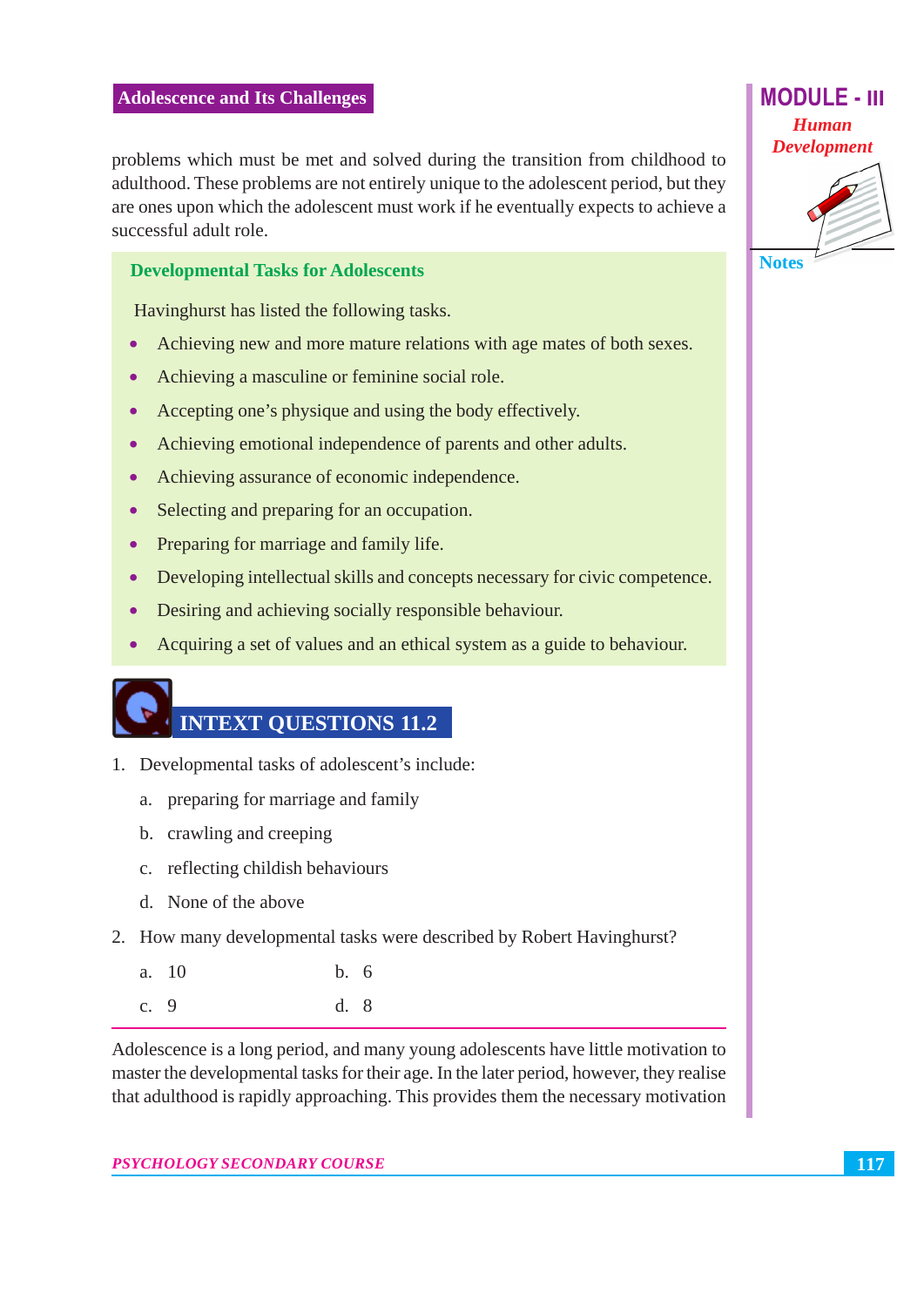## **MODULE - III Human Development**

**Notes** 

to prepare for their new status. As a result, they make greater strides toward the goal of maturity than they did during early adolescence.

Successful achievement of the developmental tasks for one period in life leads to success with later tasks, while failure leads not only to personal unhappiness and disappointment but also to difficulties with later tasks.

Regardless of whether the adolescent has successfully mastered the developmental tasks of adolescence, he/she is, in most "advanced" cultures, automatically given the status of adult when he/she reaches the age of legal maturity. This is in direct contrast to more simple cultures where young people must demonstrate adult status to their elders, in "puberty rites," privileges, and the responsibilities.

# **11.6 PHYSICAL DEVELOPMENT**

Adolescence is fundamentally a period of physical and physiological changes. The young person's reactions to physical changes may range from pride and pleasant expectation to bewilderment and fear. When adolescents evaluate each other, especially when they consider qualities they like in a manner of the opposite sex, "good looks" are often mentioned. In particular they dominate in descriptions of girls than of boys but other physical characteristics such as body build, height and the like are often noted when boys are being "sized up".

One of the most characteristic features of adolescence is the increase in size *i.e.* in height and weight. However, the beginning of adolescence, known as pubescence, brings with it abrupt and psychologically significant physical changes. While many of these physical changes, such as growth in height and deepening of the voices are obvious and commonly known, others are hidden or less obvious but nonetheless significant.

## **Surge in Growth**

Toward the end of childhood, usually girls at about ten or eleven and boys at twelve or thirteen, show a period of rapid growth in height and weight (general bodily growth). This acceleration of growth is closely linked to the increased hormonal output of the pituitary gland, which serves not only as the catalyst to produce growth but also as the controller of other glands (i.e. adrenals, gonads, and thyroid) that determine both tissue growth and function.

The rapid growth continues for a period of about three or four years, with the greatest increment in growth coming at an average age of 12.6 years for girls and 14.8 years for boys. During this period it is not uncommon for a child to grow as much as six to eight inches in height and to gain 18 to 22 kilograms in a year's time.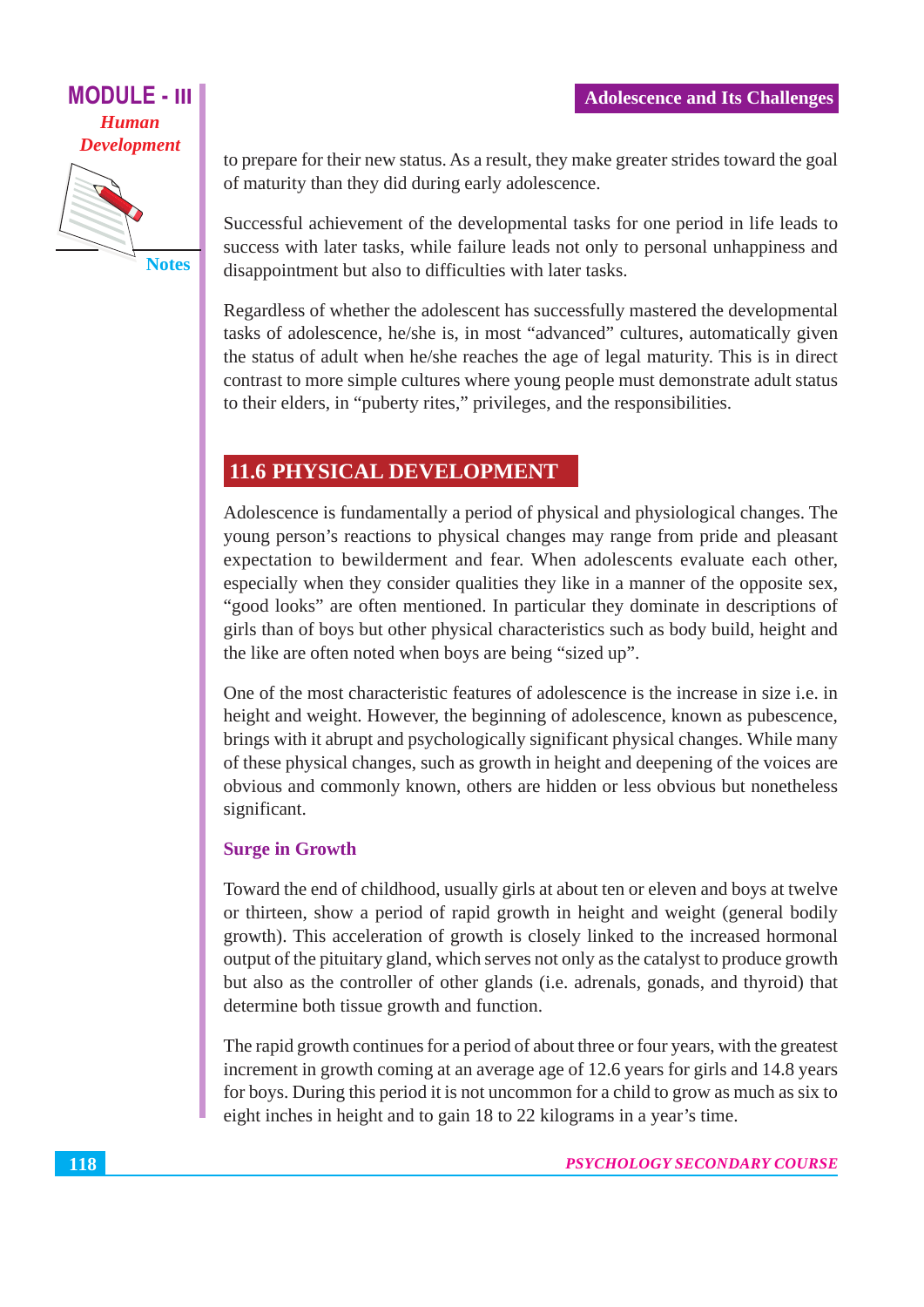For a variety of reasons, physical development in this period is characterized by asynchronization that brings concerns to adolescents and their parents and teachers. Skeletal and muscular development is more rapid than learning required for making use of the new muscle mass and motor habits. The body requires new learning. Bodily proportions also undergo changes. The facial features alter, because the growth of the lower part of the face lags behind the growth of the upper part. Legs, proportionally, usually grow more rapidly than the body stem, and hands and feet anticipate by several years the total body size of their owners.

General bodily growth is paralleled by physiological changes such as cardiovascular and respiratory growth and changes in metabolism and in general movement toward the adult states.

**Skeletal Muscles:** Muscles attached to bones, which bring about various types of body movement like the limb movements.

#### **Puberty and Sexual Development**

Following closely on the heels of accelerated growth, the pituitary gland directs the adrenal cortex and the gonads into more activity. Prior to this time, virtually equal amount of androgenic (male) and estrogenic (female) hormones are produced for both sexes by the adrenal cortex on the direction of anterior pituitary gland. Now an increased amount of hormonal production differentiates the sexes; the males producing more androgens, the females more estrogens.

Sex Hormones are substances secreted by the gonads for reproductive functions and determination of secondary sex characteristics; e.g. estrogen in the female and testosterone in male. Testosterone is the male sex hormone responsible for the development of the male secondary sexual characteristics as they become sexually mature, while in the female body, this role is played by estrogen.

Moreover, the genital and sex-appropriate tissues become more sensitive to these sex specific hormones. The dawn of these changes is reflected in boys by beginning of the enlargement of the testes. There follows in each sex a series of physical changes whose appearance is highly predictable and whose sequence is unalterable. In girls the enlargement of breast is followed by the growth of pubic hair, the menarche and axillary hair. In boys, after the initial enlargement of the testes, there occurs pubic hair, axillary hair, voice changes, and beard, in that order.

Thus, by observing adolescents, it is fairly easy to determine the point in pubescence that they have reached. The observable secondary sex characteristics, such as development of axillary hair and voice change are secondary to the primary sex changes. Primary sex characteristics include reproductive organs whose maturity is signaled by the menarche in the girl and by the first ejaculation in the boy.



**Notes** 

119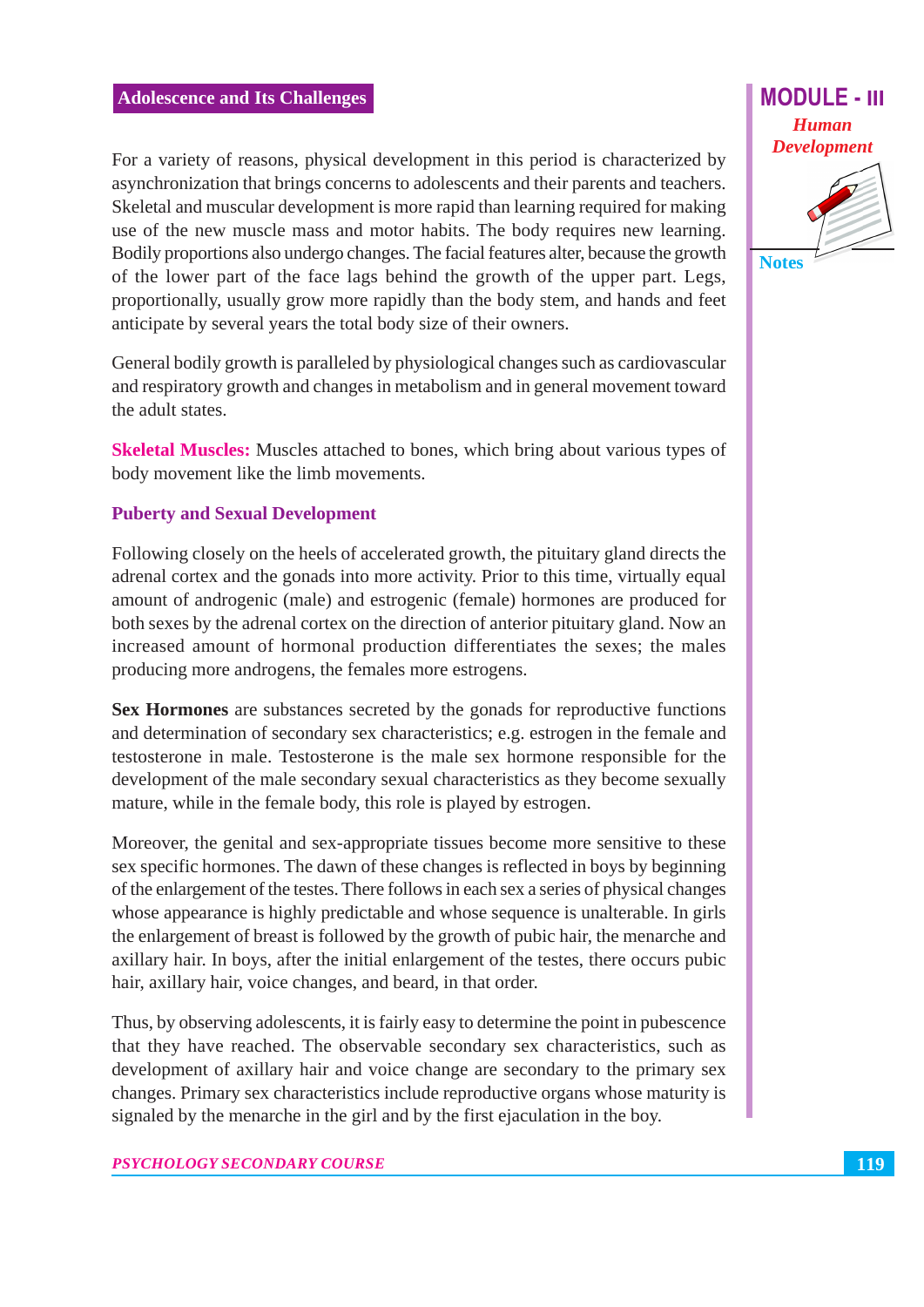## **MODULE - III Human Development**



#### **Strength, Skill and Fitness**

Physical development as mentioned above presents only the gross picture of the changes that occur in adolescence. Even more significant, perhaps, are the growth patterns of strength and skills. The post-pubescent boy, even though he may be of the same chronological age as his friends who have not yet entered pubescence, will almost certainly be stronger and will likely have greater agility, motor coordination, and bodily skills. He will, of course, rapidly overtake girls, whose strength already has increased about a year earlier and who briefly challenged him. You would like to know what forces account for this development. First, it is clear that the accelerated production of male hormone (androgens) brings with it added muscular strength. Second, the nature of skeletal growth, increased shoulder breadth, bigger chest cavity, and finally, the greater lung size, heart size, and increased blood pressure are all favourable conditions for greater physical strength.

While many of these same changes occur among girls, their physical strength increases at a slower rate, and, of course, never equals that of males. There are two reasons for this superiority: (a) biologically, the male is favoured by larger shoulder breadth, a bigger chest cavity, and better leg leverage; (b) culturally, girls receive little encouragement for the development of strength. In fact they are encouraged in the opposite direction-to be weak and dependent, or at least to pretend that they are.

Along with increases in strength come the development of motor coordination, reaction speed, and perceptual-motor skills. In an appraisal of physical development, one important consideration has to do with what is optimal. Height-weight charts are based on the average, but may, when a large segment of youth is overweight. lead to faulty conclusions. What is average is certainly not optimal.

# **INTEXT QUESTIONS 11.3**

1. Explain how adolecence is a period of rapid physical growth and sexual development.

# **11.7 GENDER ROLES**

Gender is a much more complex term. It relates to a given society's beliefs about the traits and behaviours supposedly characteristic of males and females. 'Gender roles' refer to the expectations concerning the roles males and females should perform and the ways they should behave. Such expectations come into play as soon as a child is born.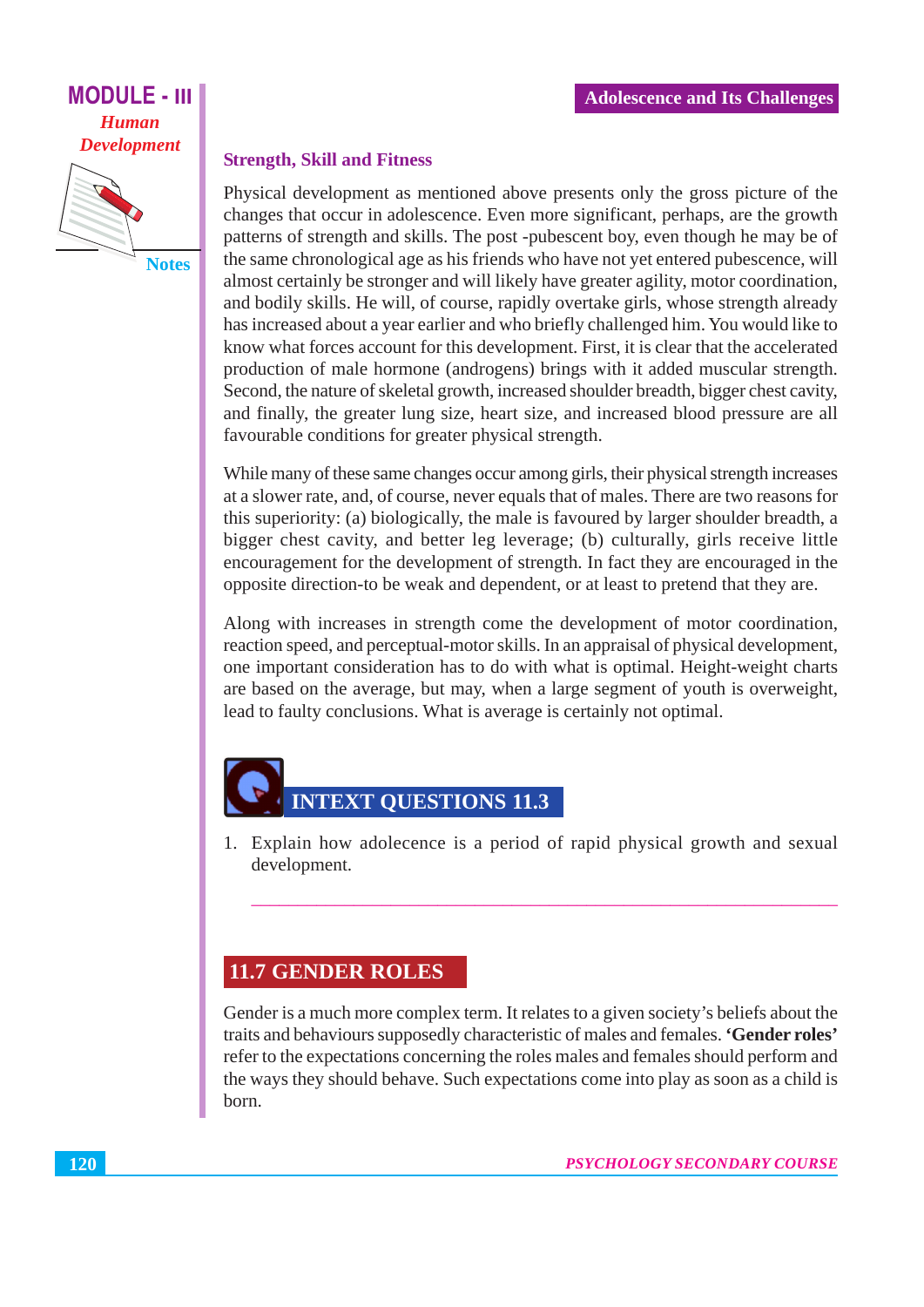The beliefs about gender roles continue to influence us and our behaviour throughout life. Children's recognition that they belong to one sex or the other called 'gender **identity'** is established quite early in one's life by the age of three or four. At this time, however, they are uncertain as to whether they will always be a boy or a girl. It is not until they are about six or seven that children acquire **'gender consistency'** the understanding that even if they adopted the clothing, hair style, and behaviour associated with the other sex they would still retain their current sexual identity.



1. Explain the meaning of gender role.

# **WHAT YOU HAVE LEARNT**

- Adolescence is the period of transition between childhood to adulthood and it plays a decisive role in relation to the formation of prosocial/antisocial adult.
- Optimal development in adolescence depends on successful accomplishment of the developmental tasks in infancy and childhood.
- Adolescence is fundamentally a period of physical and physiological change. The most important single feature of adolescent development consists of the changes that take place in the young person's body.
- Toward the end of childhood, girls at about ten or eleven and boys at twelve or thirteen begin a period of rapid growth in height and weight.
- Gender role refers to expectations concerning the roles male and females should adopt and the ways they should behave.



- 1. What are the primary and secondary characteristics during adolescence?
- 2. What are the developmental tasks of adolescents?
- 3. Give a detailed account of major challenges faced during adolescence.

# **MODULE - III Human Development**